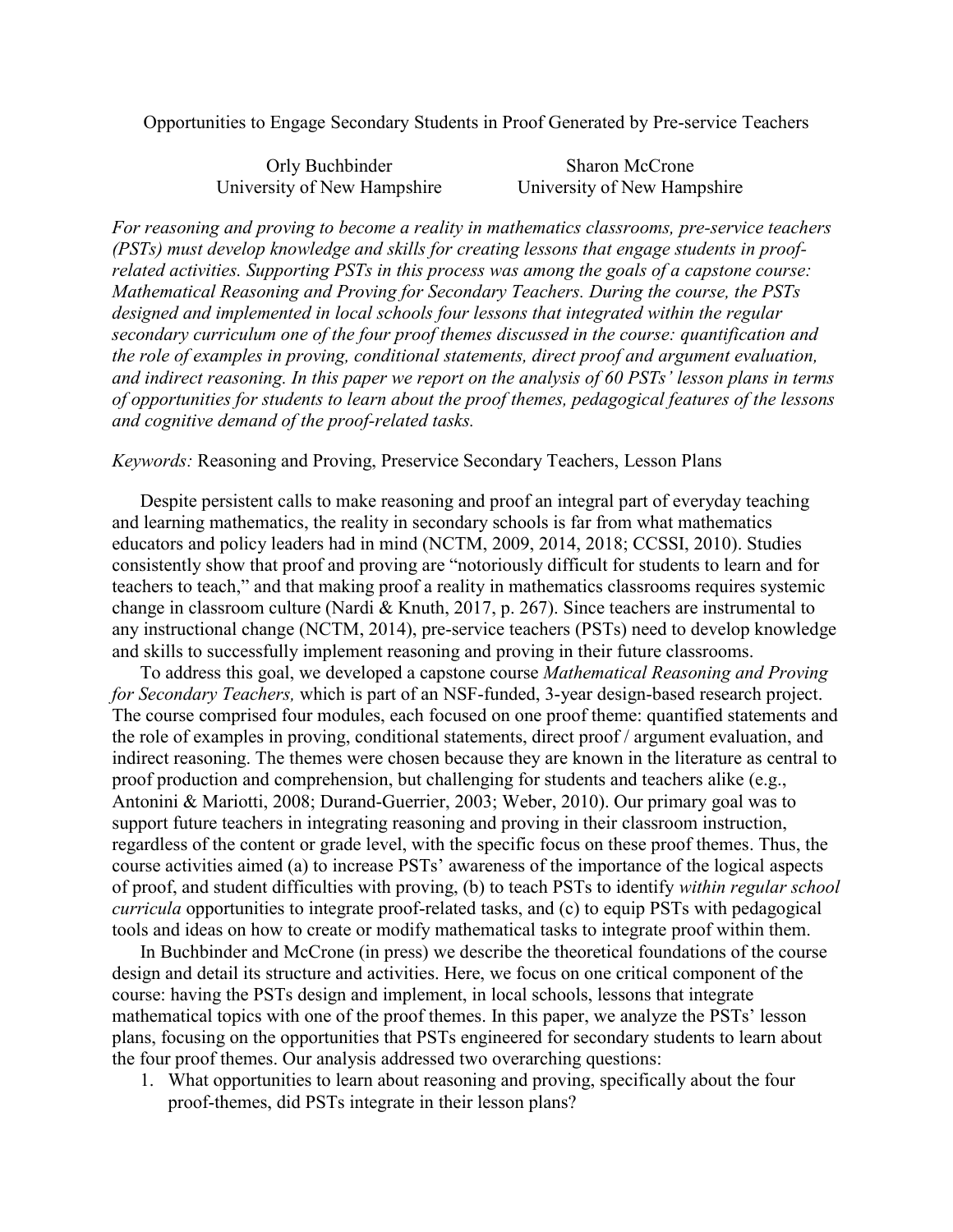2. How were these learning opportunities realized in the lesson plans?

While the most intriguing question might be: "what did the secondary students learn from such lessons?", our ability to answer this question is limited. First, the focus of the study was on the PSTs' ability to engage students in proving. Second, most PSTs taught multiple different groups of students throughout the semester, and although all lessons were video-taped, we can at most assess student engagement with the lesson rather than their learning from a single lesson.

#### **Background and Theoretical Perspectives**

For the purpose of our study, we adopt a definition of proof that is appropriate for the secondary school context: "a mathematical argument for or against a mathematical claim that is both mathematically sound and conceptually accessible to the members of the local community where the argument is offered" (Stylianides & Stylianides, 2017, p. 212). By reasoning and proving, we refer to a wide range of processes such as conjecturing, generalizing and making valid arguments on the basis of mathematical deductions rather than authority or empirical evidence (Ellis, Bieda & Knuth, 2012; Stylianides, 2008). This definition and these processes were used in the analysis of the PSTs' lesson plans.

Stein, Remilard and Smith (2007) distinguish between *written curriculum*, which is written artifacts that teachers and students use, *intended curriculum*, which is the teacher's lesson plan, and *enacted curriculum* that is the lesson as it unfolds in the classroom. A lesson plan contains information on the mathematical content of the lesson, the types of tasks, how students will be engaged in them and the goals the teacher seeks to achieve. All these aspects shape the quality of students' mathematical experiences. For example, mathematical tasks of high vs. low cognitive demand determine whether students will be engaged in meaningful mathematical processes such as exploring and justifying, or simply applying standard procedures and recalling facts (Smith et al., 2004). Pedagogical features of the lessons provide information on how it will be enacted and on the organizational aspects of the lesson that "have potential to generate opportunities for students to develop or display mathematical understanding" (Silver et al., 2009, p. 511). In this paper, we analyze PSTs' lesson plans and focus on the *opportunities* to learn about reasoning and proof embedded in them and *how* the PSTs intended to enact these opportunities.

## **Methods**

Fifteen PSTs participating in the capstone course *Mathematical Reasoning and Proving for Secondary Teachers* took part in this study. The PSTs (4 middle-school, and 11 high-school track; 6 males and 9 females) were in their senior year, meaning that they have completed most of their content courses and two courses on methods of teaching mathematics.

During the course, the PSTs designed four lesson plans integrating a particular proof theme with a mathematical topic from the secondary curriculum, based on information from cooperating teachers from the local schools. Due to the course structure, the PSTs were required to address particular proof themes while the current classroom mathematical topic might have been more conducive to a different proof theme. The PSTs were encouraged to include in their lessons high cognitive demand tasks, and to use pedagogical tools that were illustrated and discussed in the course, among them proof task models, such as, *Who is right?, True-or-False?, Always-Sometimes-Never?* and *Is it a coincidence?.* These task models have been shown to elicit rich student engagement with the logical aspects of proof and can be modified for various mathematical topics, while maintaining their original structure and goals (Buchbinder & Zaslavsky, 2013). However, turning these pedagogical devices into a lesson plan was up to the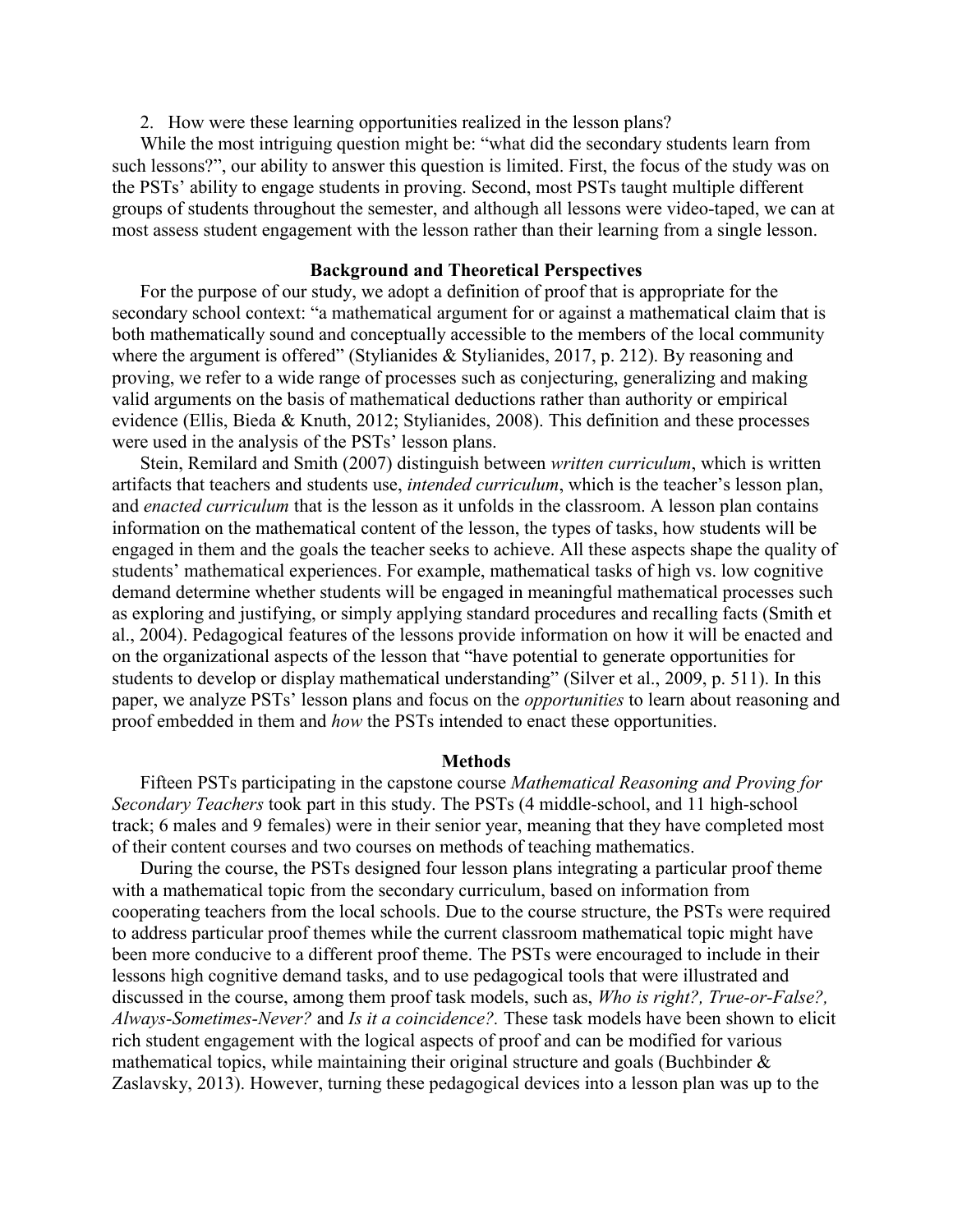PSTs; we did not offer lesson plan templates that were specific to the proof themes, and PSTs were not directly told how to integrate these themes into the content of their lessons.

The lessons were 50 minutes long, designed for small groups of 4-8 students. The PSTs then taught each lesson and videotaped their teaching. The lesson plans followed a particular format that included: (1) general information on grade level, subject area, topic of the lesson, student prior knowledge, content and process objectives; (2) outline of the lesson explaining what the teacher and the students will be doing, description of anticipated student difficulties and ways to address them; and (3) student worksheets with solutions. These lesson plans, 60 in total, comprise the main corpus of data for this paper. Supplementary data sources supporting our analysis were the PSTs' reflections on each lesson and on the course overall, and video records of the course sessions and of the PSTs' classroom teaching.

In our analysis we relied on the frameworks developed by Silver et al., (2009) who analyzed lessons submitted by teachers seeking national board certification. The analysis proceeded in several stages. First, we mapped out the grade level, mathematical content and pedagogical features of each lesson plan. Second, since each lesson intended to integrate some proof theme, we assigned each lesson plan, as a whole, a rating (high, medium or low) reflecting the prevalence of the proof theme in it. We illustrate this coding and its outcomes in the results section below. Next, we examined the level of cognitive demand of the tasks designed by the PSTs. In each lesson we identified *proof-related tasks*, that is, tasks in which students had to develop/evaluate an argument, justify, explain, or compare their own mathematical work with that of others. Regardless of whether or not the tasks were focused on the proof theme, we coded them as high or low-demand using Silver's et al (2009) framework. Note that the attributes of proof-related tasks are often associated with high-cognitive demand (Stein, et al., 2000), however our analysis showed that these two characteristics are not identical.

The coding procedures were carried out as follows: the two researchers coded each lesson plan independently, and then compared and discussed their coding until agreement was reached.

#### **Results**

### **Mathematical Topics and Pedagogical Features of the Lesson Plans**

Table 1 summarizes the mathematical content and pedagogical features of the lesson plans.

| Tubic 1. mamemancui Content and I caugogical Features |                                                                                   |                                                |                            |  |  |  |  |  |
|-------------------------------------------------------|-----------------------------------------------------------------------------------|------------------------------------------------|----------------------------|--|--|--|--|--|
| 8 <sup>th</sup> Grade Mathematics                     |                                                                                   | Algebra 1                                      | Geometry                   |  |  |  |  |  |
| Pre-Algebra (HS)                                      |                                                                                   | College-Prep Alg. 1                            | College-Prep Geometry      |  |  |  |  |  |
|                                                       | 22 lessons                                                                        | 18 lessons                                     | 20 lessons                 |  |  |  |  |  |
| Mathematical<br>Content                               | • Rules of exponents                                                              | • Proportions                                  | • Quadrilaterals           |  |  |  |  |  |
|                                                       | • Scientific notation                                                             | • Order of operations                          | • Parallel lines           |  |  |  |  |  |
|                                                       | • Order of operations                                                             | • Combining "like" terms                       | • Vertical angles          |  |  |  |  |  |
|                                                       | • Problem solving                                                                 | • Solving equations<br>• Line and angle proofs |                            |  |  |  |  |  |
|                                                       | • Variable expressions                                                            | • Linear functions/graphs                      | • Pythagorean theorem      |  |  |  |  |  |
|                                                       | • Distributive property                                                           |                                                | • Simplifying square roots |  |  |  |  |  |
| Pedagogical<br>Features of<br>Lessons                 | • Manipulatives (e.g., dice                                                       | • Manipulatives (e.g.,                         | • Card sorting tasks       |  |  |  |  |  |
|                                                       | and playing cards)                                                                | algebra tiles)                                 | • Exploration and          |  |  |  |  |  |
|                                                       | • Matching activities                                                             |                                                | conjecturing               |  |  |  |  |  |
|                                                       | • Logic riddles                                                                   |                                                |                            |  |  |  |  |  |
|                                                       | • Real-world context; • Assessing sample student work; • Using task models (e.g., |                                                |                            |  |  |  |  |  |
|                                                       | Is this a Coincidence?); • Games (e.g., Jeopardy, Math Baseball)                  |                                                |                            |  |  |  |  |  |

*Table 1. Mathematical Content and Pedagogical Features*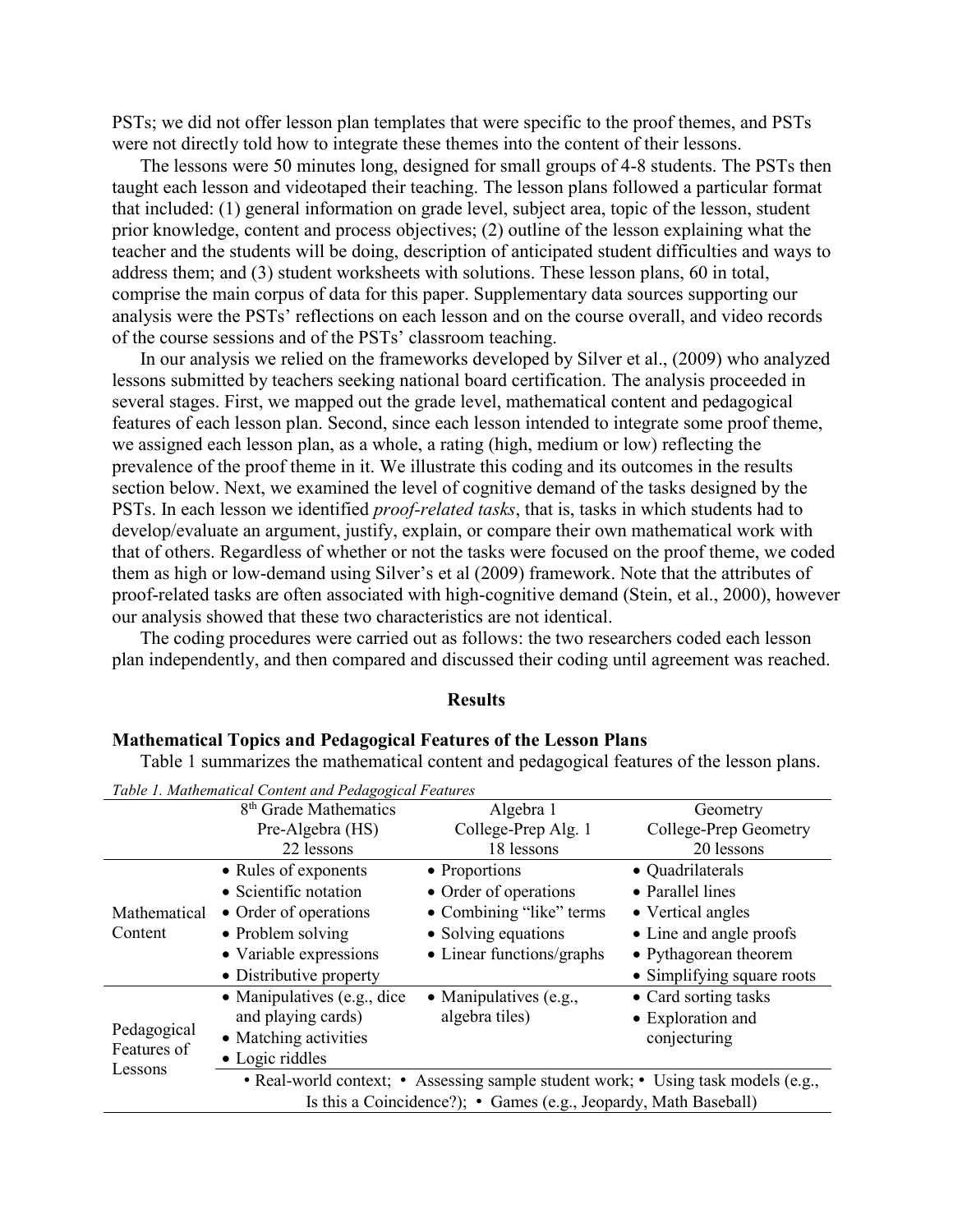We were encouraged to see the PSTs' efforts to creatively incorporate multiple pedagogical techniques for addressing a range of mathematical content at various grade levels. Other common features of the lesson plans, not reflected in Table 1, were due to the special nature of this teaching experience. One such feature is the use of PST-developed worksheets to reduce reliance on students' textbooks to which the PSTs often had no access. Second, since the lessons were designed for small groups of students, all plans embedded opportunities for students to work with their peers and share ideas. In the next section we describe how the PSTs used these and other features to focus on the proof themes.

## **Focus on the Proof Themes**

There was substantial variation in how focused the lesson plans were on the proof themes for the four modules of the capstone course. Since a proof theme could appear in multiple parts of the lesson e.g., exposition, warm-up, some or all student tasks, we took the whole lesson plan as a unit of analysis. Based on how prevalent a proof theme was in the lesson plan, we broadly categorized each plan as having high, medium or low focus on a given proof theme. For example, for the lesson in which PSTs were asked to integrate the proof theme of quantification and the role of examples in proving, Ellen's (all names are pseudonyms) Geometry lesson contained several two-column proofs about parallel lines and vertical angles, but nothing related to the proof theme; thus, it was coded as having *low* proof theme focus.

Nate's lesson plan aimed to integrate this proof theme with the topic of proportions and unit conversion in Algebra 1. Nate used a real-world context to create a problem about two investors buying land in the United States and Europe; the solution required area and money conversion to decide who got a better deal. The lesson also contained four sample arguments, each claiming that another investor got a better deal. The task for students was to evaluate these arguments, decide whether they were correct or not and justify their decisions. Nate wrote that he intended to use these explanations as counterexamples to the claims made by the imaginary students in the problem. That is, if an imaginary student made a claim that one investor got a better deal, but the students in class could refute this argument by showing that the second investor got a better deal, this would illustrate that a counterexample disproves a claim. Although it might be possible to use Nate's problem in this way, we felt unconvinced that the lesson plan was sufficiently explicit in positioning the problem in this light, hence we coded it as having *medium* focus on the proof theme.

On the contrary, Rebecca's lesson plan was categorized as *highly* focused on the proof theme. It started with exposition on what a universal statement is, and used examples outside mathematics, such as "A man who is wearing a suit and tie is attending a funeral," to explain that one needs a general proof to prove a universal statement, and a counterexample to disprove it. Next, Rebecca had students explore and develop a conjecture about types of quadrilaterals created by connecting the midpoints of the sides of another quadrilateral. The students were not required to prove their conjectures, but only to consider what information may be needed to prove or disprove it. This lesson constitutes creative and high integration of the proof theme.

Overall, 28 lessons were coded as having high focus on the proof theme, 13 as medium and 19 as low (see Table 2 below). Table 2 shows that the highest focus on proof themes occurred in lessons on conditional statements (11 out of 28) and on direct proof/argument evaluation (10 out of 28). Most lesson plans on these proof themes contained tasks engaging students in evaluating the mathematical work or arguments of imagined students, providing justification for why these arguments are true or finding and correcting mistakes in them. Another frequently used feature was the task model *Is this a coincidence?* In this type of task students are given a description of a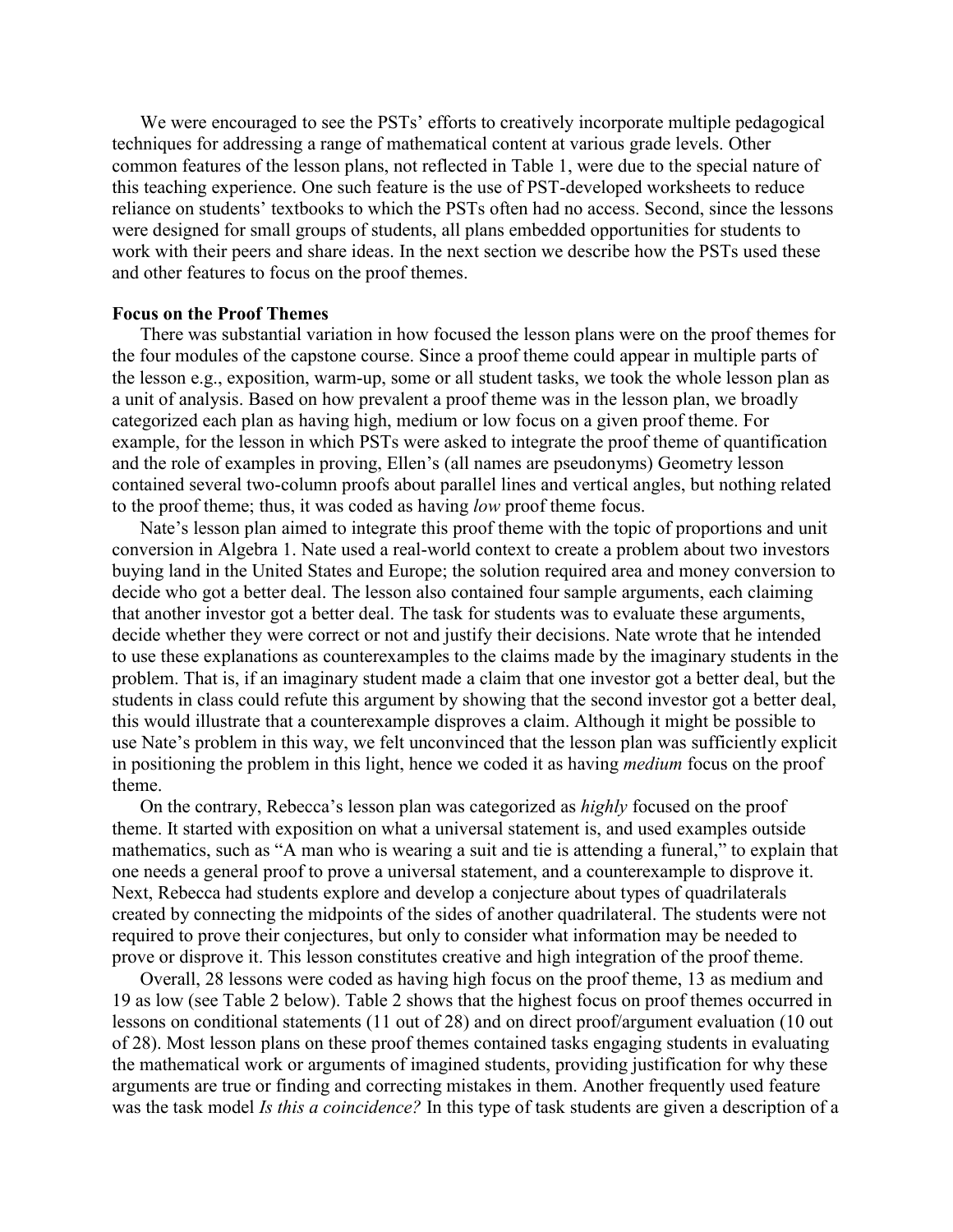mathematical exploration along with one or two related examples generated by an imaginary student, and an observation that he/she made based on these examples. A set of prompts, including: "Is this a coincidence?", invite students to formulate a conjecture, explore it and then prove or disprove it. Figure 2 shows Angela's task of this type.



*Figure 2: Angela's task using the model of "Is this a coincidence?"* 

The two proof themes in which the majority of lessons were coded as having low focus on the intended theme were: (a) quantification and the role of examples in proving and (b) indirect reasoning (Table 2). Despite the attempt to integrate the proof theme with the ongoing mathematical topic, in reality these lesson plans were only tangentially related to the proof themes. However, some PSTs found creative ways to incorporate proof themes in their lessons, cf. Rebecca's lesson on quantification. Another strong example is Logan's lesson on indirect reasoning. Logan created six problems on applications of Pythagorean theorem, each asking students to explain why certain measures of triangle sides cannot be true (see Figure 3 for one problem). Indirect reasoning would come into play by assuming that the ramp is 9 feet long, and using the Pythagorean theorem to calculate the length of the ramp to arrive at a contradiction.

You're working as an independent contractor and your latest client needs a ramp built at one of their properties. The client knows that the ramp must come to an elevation of three feet and that they only have enough room for the ramp to come out six feet from the wall. The client mentions that the length of the ramp's surface will be 9 feet. *Explain to the client why the length of the ramp cannot be nine feet.* Also include what the correct third measurement is for the ramp.

 *Figure 3: Logan's task on indirect reasoning. Emphasis added.* 

Although conditional statements and direct proofs are relatively common in the high school geometry curriculum, it was reassuring to see the PSTs implementing such lessons within algebra and prealgebra. We turn now to describing a cognitive demand of the proof-related tasks.

# **Cognitive Demand**

In each lesson plan, we identified proof-related tasks and examined how cognitively demanding they were, using the framework of Silver et al. (2009, p. 511). The tasks coded as high-demand asked students to: (a) explain, describe, justify, compare or assess; (b) make decisions or choices, formulate questions or problems, (c) work with multiple representations; (d) read, comprehend or complete proofs. Tasks coded as low-demand: (a) required application of routine procedures, (b) lowered expectations or provided too much guidance making a potentially high-demand task into a routine one, (c) targeted non-challenging issues (e.g., required explanation of standard procedures). If a plan contained more than one proof-related task, the lesson plan was assigned the score of the task with the highest demand. Table 2 shows,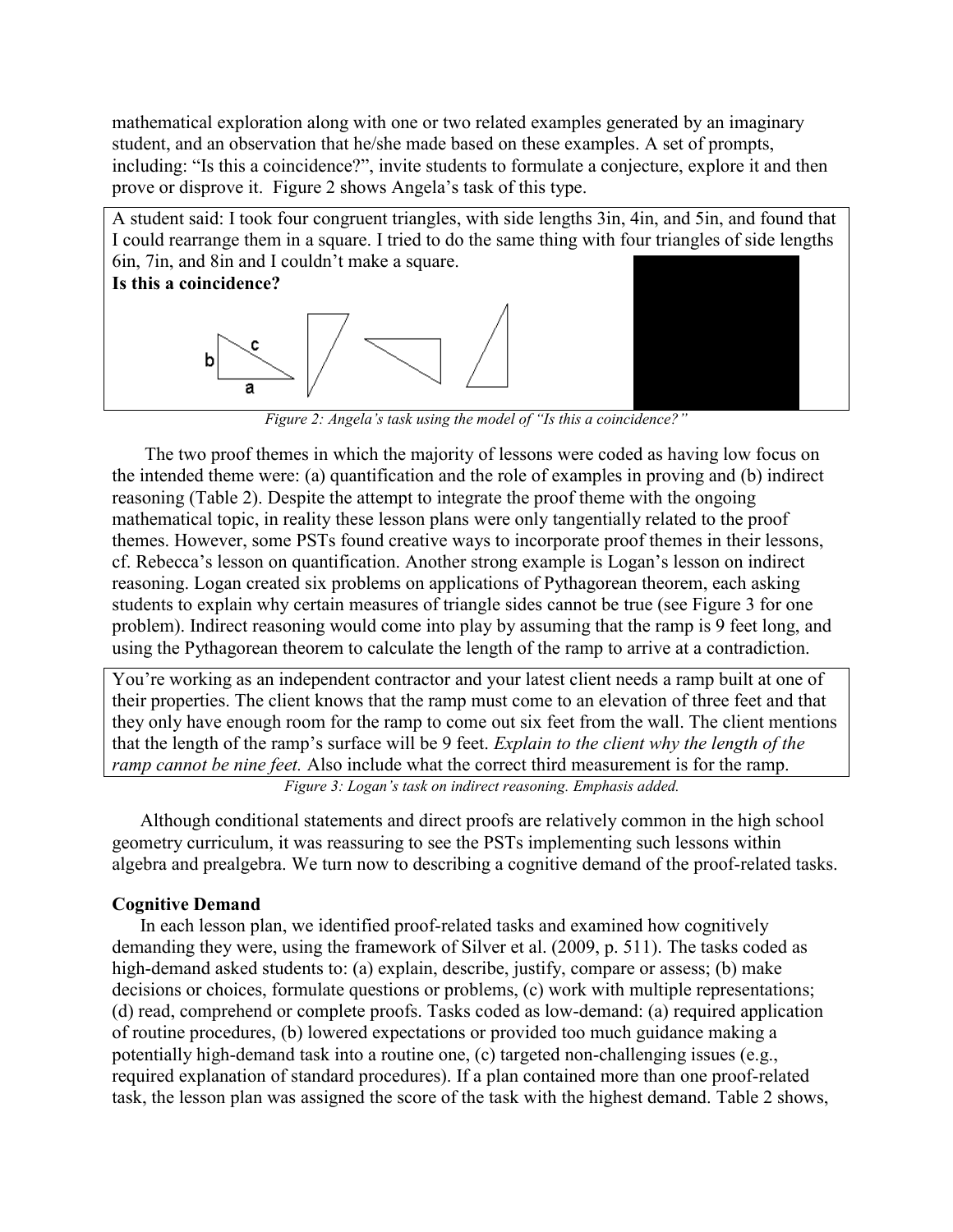for each proof theme, the number of the lesson plans with high, medium and low focus on that proof theme, and the cognitive demand of proof-related tasks.

| Proof theme                                | Focus of the lesson of a proof theme |        | Cognitive demand of proof-related tasks |             |            |
|--------------------------------------------|--------------------------------------|--------|-----------------------------------------|-------------|------------|
|                                            | High                                 | Medium | Low                                     | High-demand | Low demand |
| Quantification and the<br>role of examples |                                      |        | 8                                       |             | 10         |
| Conditional statements                     |                                      |        |                                         |             | 10         |
| Direct proof, argument<br>evaluation       | 10                                   |        |                                         | 14          |            |
| Indirect reasoning                         |                                      |        | 8                                       |             |            |

*Table 2. Focus on proof themes vs. cognitive demand of proof-related tasks.*

Although we only coded *proof-related* tasks, i.e., tasks that require developing / evaluating arguments, justifying, explaining, or comparing one's mathematical work to that of others, not all tasks were highly demanding. In fact, in all proof themes, except for direct proof and argument evaluation, the number of low-demand tasks exceeded the number of high-demand. This often happened when PSTs lowered the cognitive demand of a proof-related task. For example, Audrey created a worksheet with several problems that called for identifying and correcting student mistakes. One item was: "Carly thinks that  $(x^2)^4 = x^6$ . Is she correct? Explain why or why not". The answer key showed that Audrey expected students to respond: "Carly is not correct because you do not add the exponents", an answer that relies on rule memorization characteristic of low-demand tasks, rather than mathematical reasoning.

Our analysis suggests that the relationship between the lesson's focus on proof themes and cognitive demand of proof-related tasks was not straightforward. While 19 of highly-demanding tasks occurred in lessons with high focus on a proof theme, and 17 of low-demanding lessons appeared in the lessons with a low proof theme focus, other combinations were also present in the data. For example, Nate's problem on unit conversion was proof-related and highly demanding, but it had only medium focus on the proof theme for which it was designed, namely, quantification and the role of examples in proving.

# **Discussion and Implications for Education**

Our study focused on two overarching research questions:

- 1. What opportunities to learn about reasoning and proving, specifically about the four proof-themes, did PSTs integrate in their lesson plans?
- 2. How were these learning opportunities realized in the lesson plans?

We operationalized the first question by examining the ways PSTs integrated the four proof themes in their lesson plans and noting the prevalence of these proof themes in the plans. We addressed the second question by examining the pedagogical features of the lessons as a whole and the cognitive demand of the proof-related tasks.

The lesson plans encompassed a variety of mathematical topics and embedded multiple pedagogical features demonstrating that a wide range of topics can provide opportunities for introducing reasoning and proof across the grades, and that PSTs were capable of identifying and capitalizing on these opportunities in their lesson plans. The variation in the level of focus on the proof themes stems from several factors, some beyond the PSTs' control (e.g., responding to a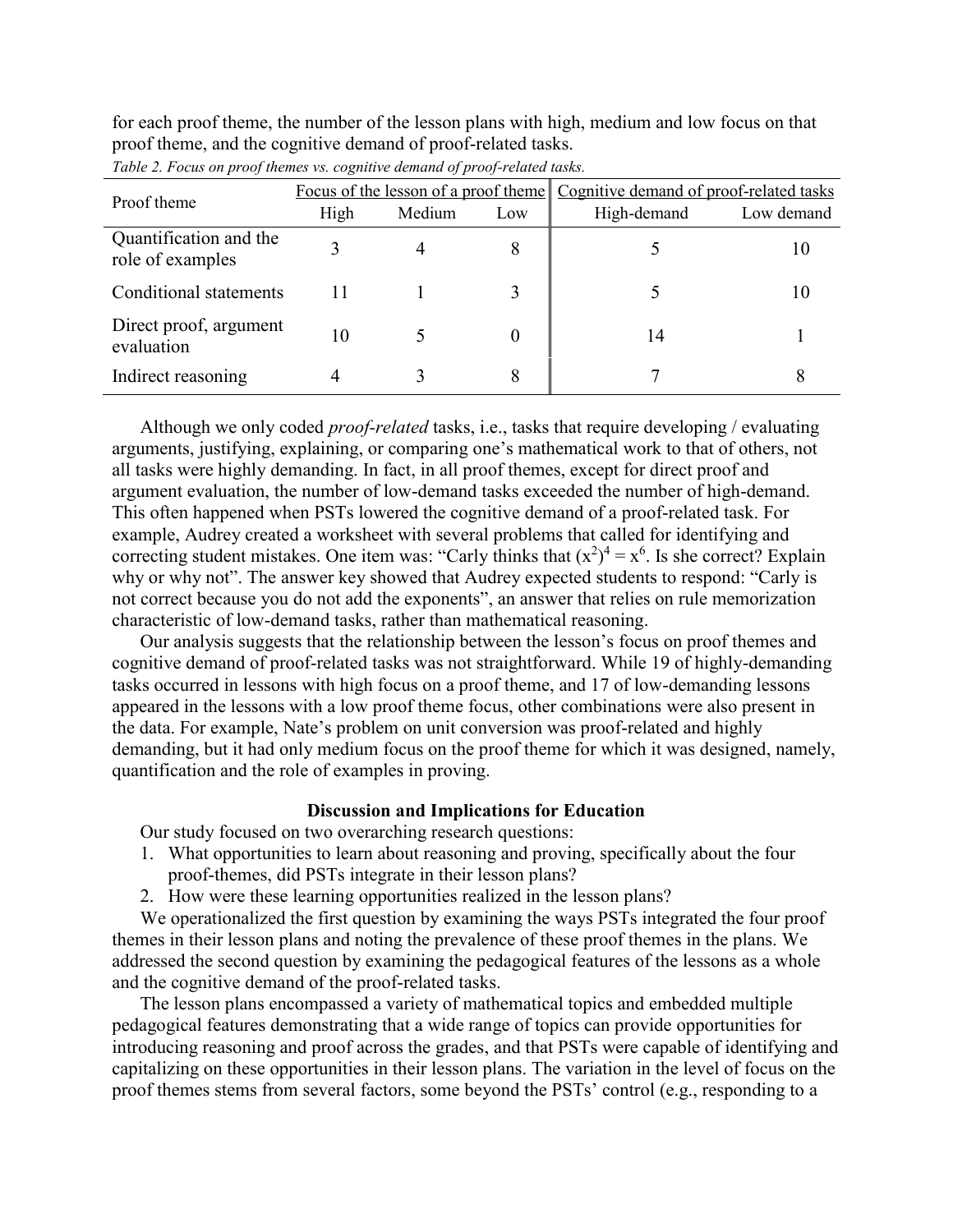cooperating teacher's request to devote time to exam review). Data from other sources, such as course classroom video and the PSTs' course reflections, suggest that two main reasons for low or moderate focus on proof themes were: (a) the PSTs' own doubts about feasibility of integrating proof themes in secondary mathematics, and (b) lack of experience with proof-related tasks at the secondary level. The quotes by Ethan and Laura illustrate these points, with Ethan sharing what he saw as challenging and Laura explaining how she addressed the challenge:

It was definitely easier to implement certain proof topics compared to others. I found implementing two themes the role of examples in proving and evaluating arguments to be rather easy/less challenging and beneficial to the students. On the other hand, I found conditional statements and proof by contradiction to be challenging to teach middle school students, even if it was at the most basic level. These topics can be very difficult to grasp so finding a way to relate them to exponents or linear equations I found to be challenging. (Ethan)

At the start of this class, I believed that proofs were only appropriate in geometry classrooms, or in proving Calculus theorems. However, I was tasked with teaching a geometry class, a pre-algebra class, and two Algebra 1 classes. I found that if you focus on the kinds of reasoning involved in different proof-themes, and if you don't overwhelm students by attempting formal proof right away, the four proof-themes could easily be applied to any mathematics topic. (Laura)

As instructors, we invested a considerable amount of course time and efforts to get the PSTs on board with the idea that all students are capable of doing proof-related tasks and can benefit from them. Some of this included providing examples of pedagogical features, such as assessing sample student work or proof task models to inspire PSTs' creativity. Our data suggest that PSTs could benefit from greater exposure to examples of successful integration of proof themes with mathematics instruction. We plan to use the current sample of lesson plans as a pool of examples on how this can be achieved. Another critical point that came up in our data is the cognitive demand of proof-related tasks. We found it somewhat surprising that inclusion of a proof theme in a lesson plan did not automatically translate to highly demanding proof-related task. We intend to address this in the next iteration of the course by having the PSTs assess cognitive demand of their own tasks and the tasks of their peers, to increase their awareness of different learning opportunities in tasks with high vs. low cognitive demand.

We conclude this paper by noting that there is a long way between creating lesson plans that integrate reasoning and proving in secondary mathematics as a course assignment and being able to identify opportunities to integrate proving in mathematics instruction as a part of one's regular teaching practice. We hope that our course helped the PSTs to make an important step in this direction, as the following quote from Angela's reflection suggests:

So while the task of incorporating the proof themes into our lessons was challenging, it was also very eye-opening into the multitude of ways that higherlevel mathematics topics can be brought into lower level subjects and it is something I want to continue to try and do in my own practice.

## **Acknowledgments**

This research was supported by the National Science Foundation, Award No. 1711163. The opinions expressed herein are those of the authors and do not necessarily reflect the views of the National Science Foundation.